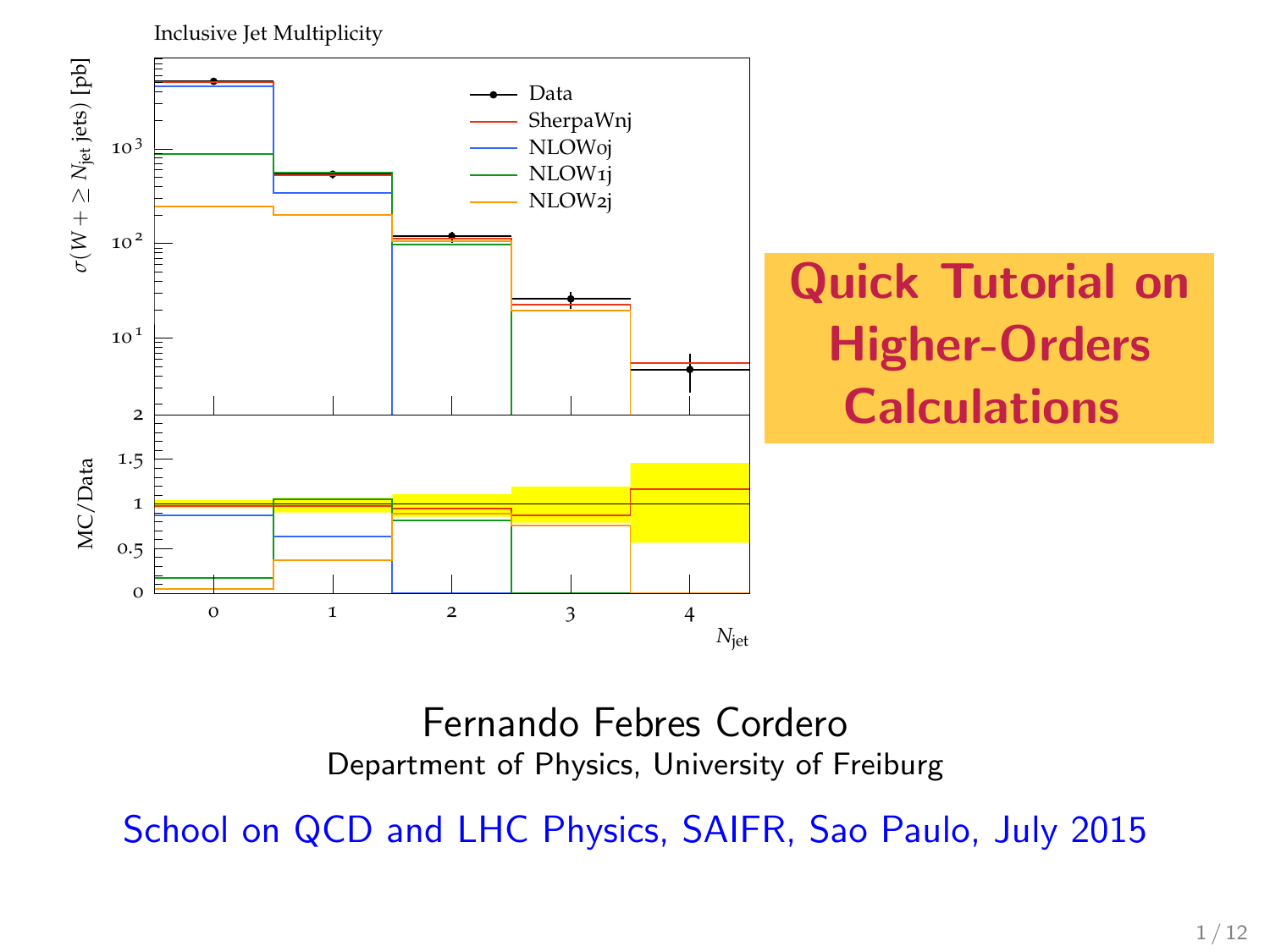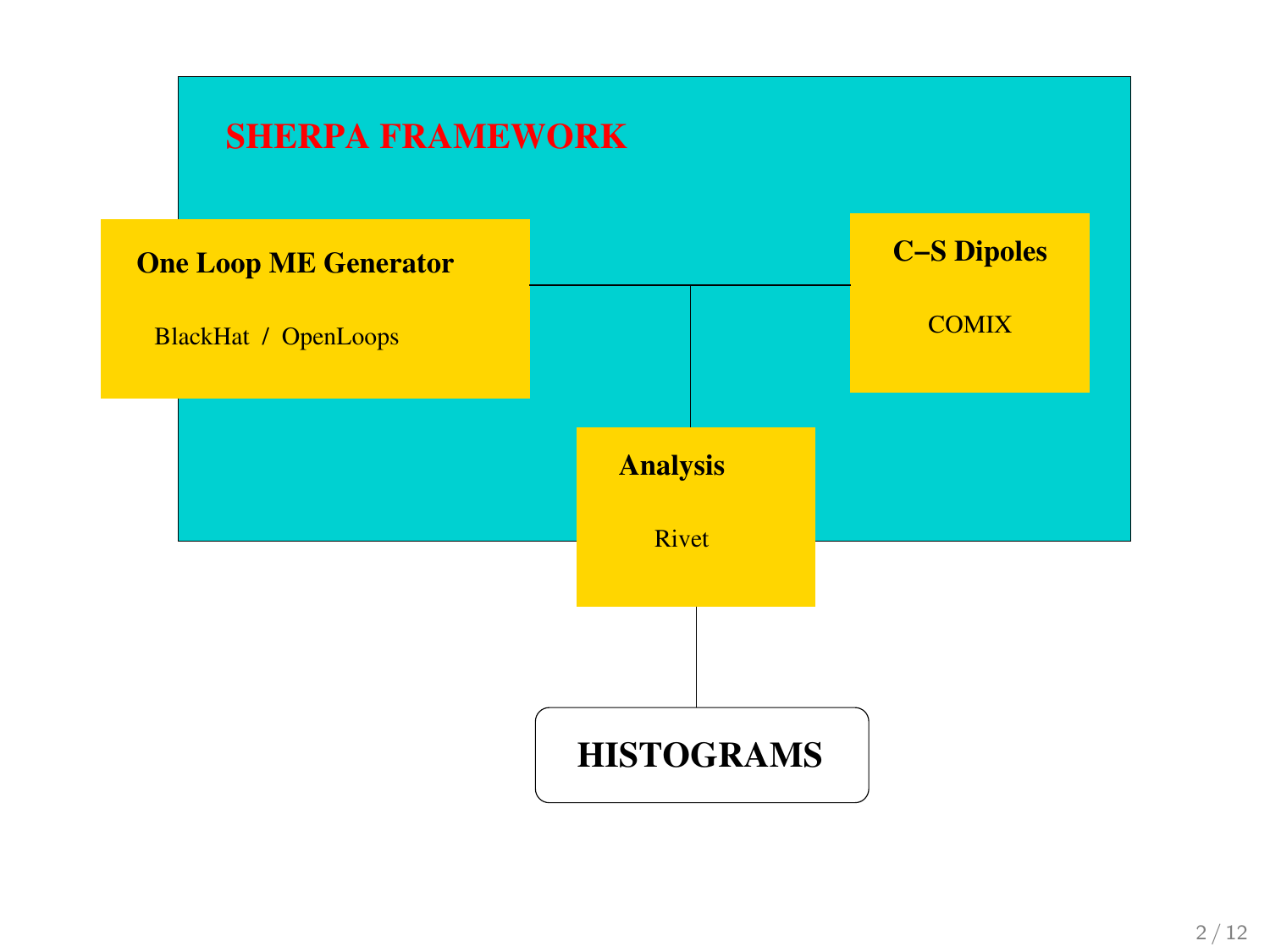## Working Flow

- 1. Installation
- 2. Prepare input files
- 3. Produce process libraries
- 4. Warm up integration grids
- 5. Generate events
- 6. Study results

After getting results, one can make modifications to input files and produce new results! (e.g. different analysis, change scales, PDF sensitivity, etc)

Notice that we have previously precompiled all packages! But for completeness we add compilation information next.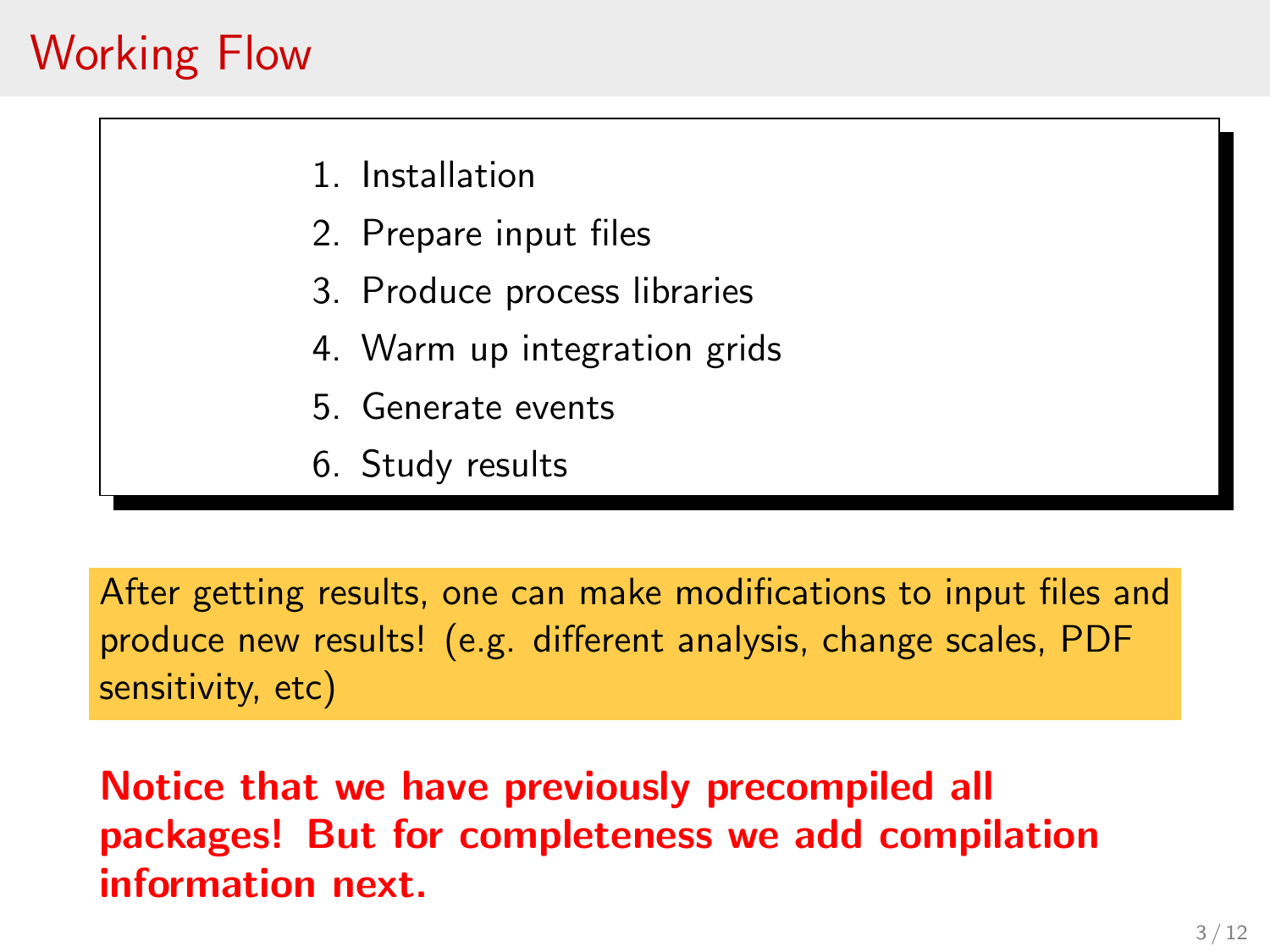### Installation: BlackHat

#### First install the QD package:

```
wget http://crd.lbl.gov/~dhbailey/mpdist/qd-2.3.15.tar.gz
tar -xzf qd-2.3.15.tar.gz
cd qd-2.3.15
mkdir install
./configure --prefix=$PWD/install --enable-shared CXX=g++ FC=ofortranmake
make install
```
#### And now compile BlackHat:

```
wget http://www.ippp.dur.ac.uk/~daniel/blackhat-0.9.9.tar.gz
vim -e -s -c "argdo 492 s/triangle Darren/&\&/r | update |qa" blackhat-0.9.9/src/cut Darren.h
mkdir blackhat-0.9.9/build
cd blackhat-0.9.9/build
../configure --prefix=$PWD --with-QDpath=/FULL/PATH/TO/qd-2.3.15/install
vim -e -s -c "argdo %s/utils//g | update |qa" Makefile
```

```
make -i2make install
```
### https://blackhat.hepforge.org/trac/wiki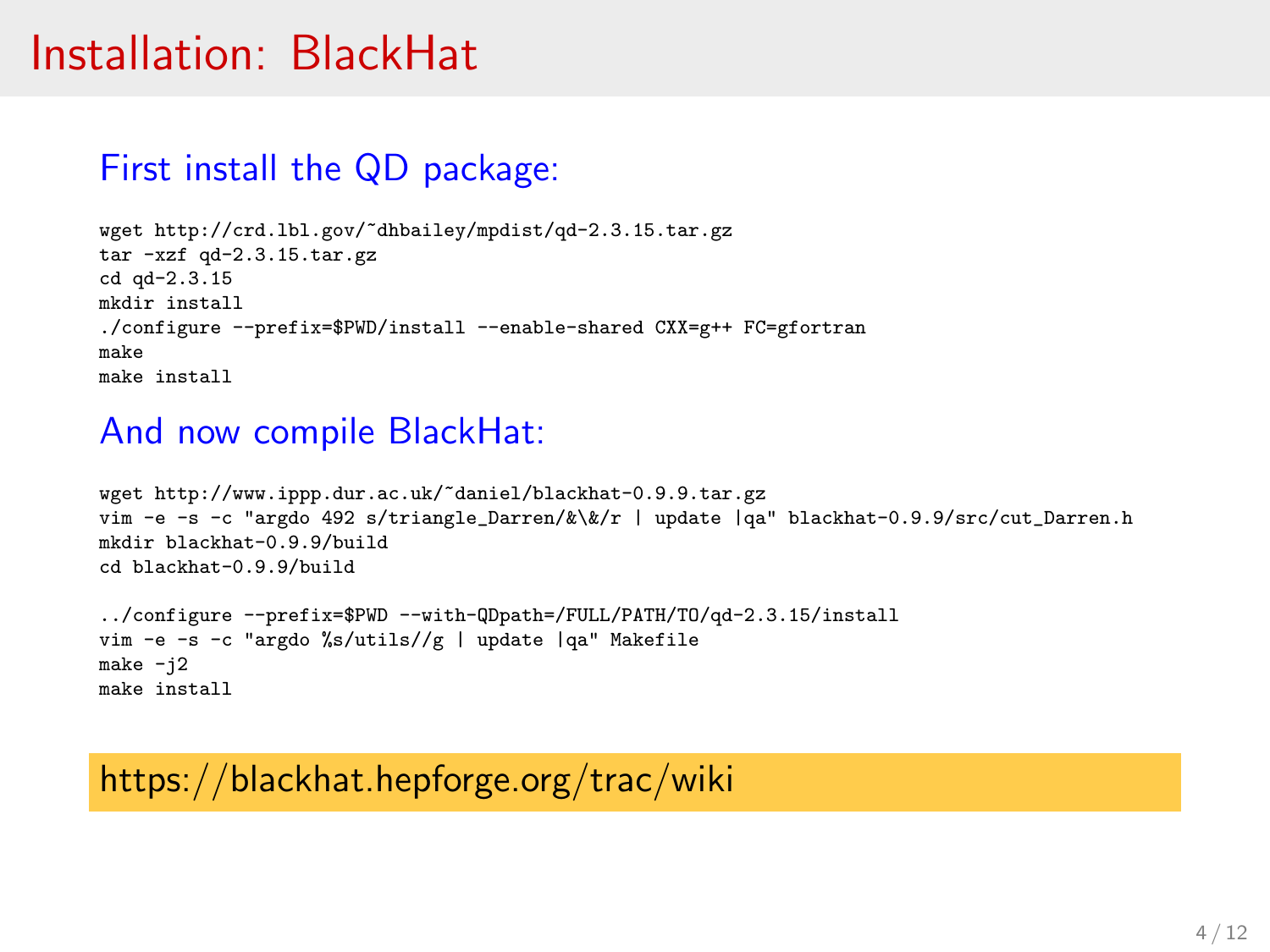### Compile the core code of OpenLoops:

wget http://www.hepforge.org/archive/openloops/OpenLoops-1.2.0.tar.gz tar -xzf OpenLoops-1.2.0.tar.gz cd OpenLoops-1.2.0/ ./scons

#### And now add the process libraries that you need:

./openloops libinstall ppln pplnj pplnjj

https://openloops.hepforge.org/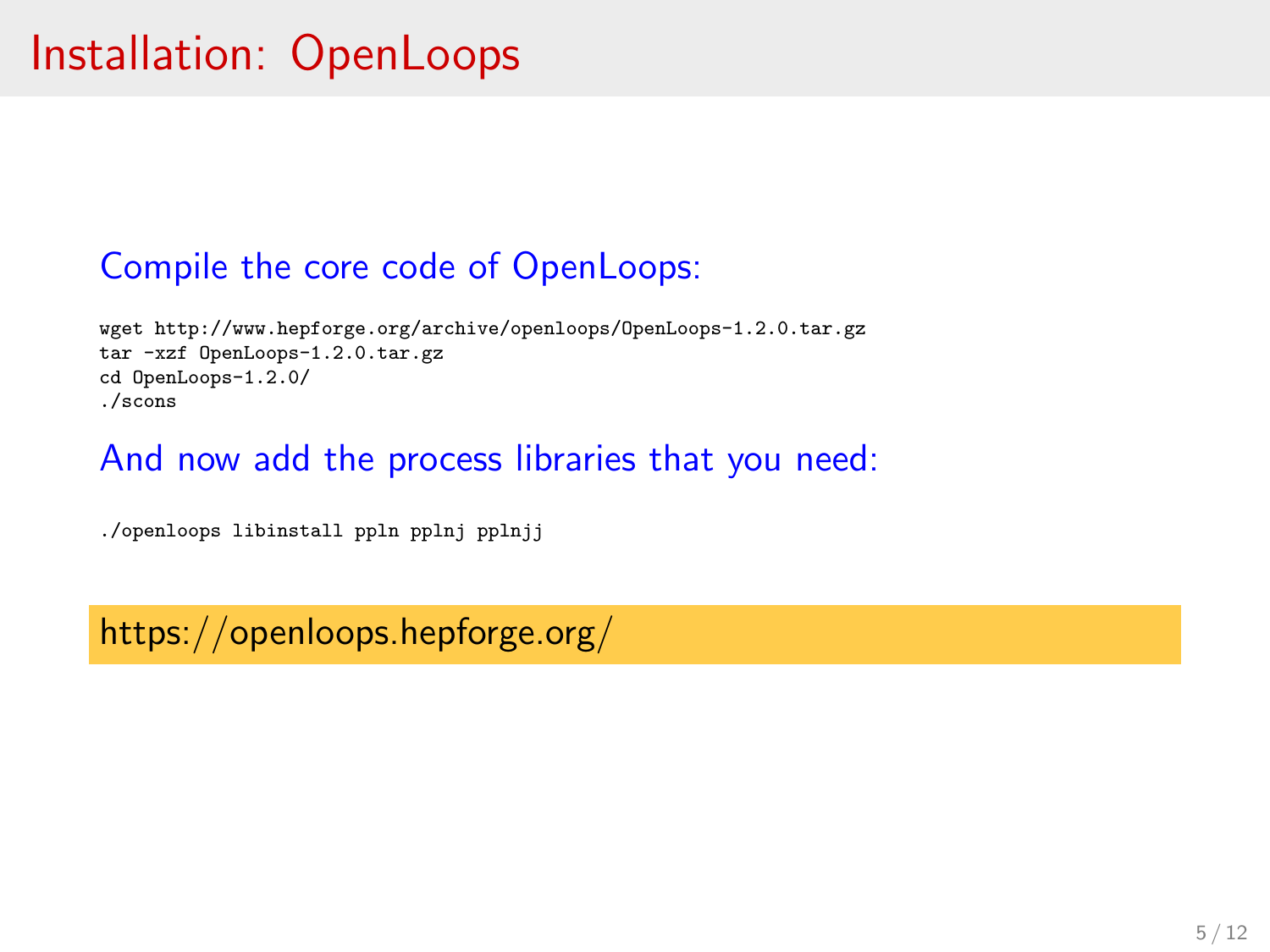## Installation: Rivet

### Download the installation script:

wget http://rivet.hepforge.org/hg/bootstrap/raw-file/2.2.1/rivet-bootstrap chmod +x rivet-bootstrap

#### choose the versions you want:

vim -e -s -c "argdo %s/RIVET\_VERSION=\"2.2.1\"/RIVET\_VERSION=\"2.3.0\"/g | update|qa" rivet-bootstrap vim -e -s -c "argdo %s/YODA\_VERSION=\"1.3.1\"/YODA\_VERSION=\"1.4.0\"/g | update|qa" rivet-bootstrap

#### and install:

./rivet-bootstrap

#### https://rivet.hepforge.org/

Look at the large amount of analyses available in: https://rivet.hepforge.org/analyses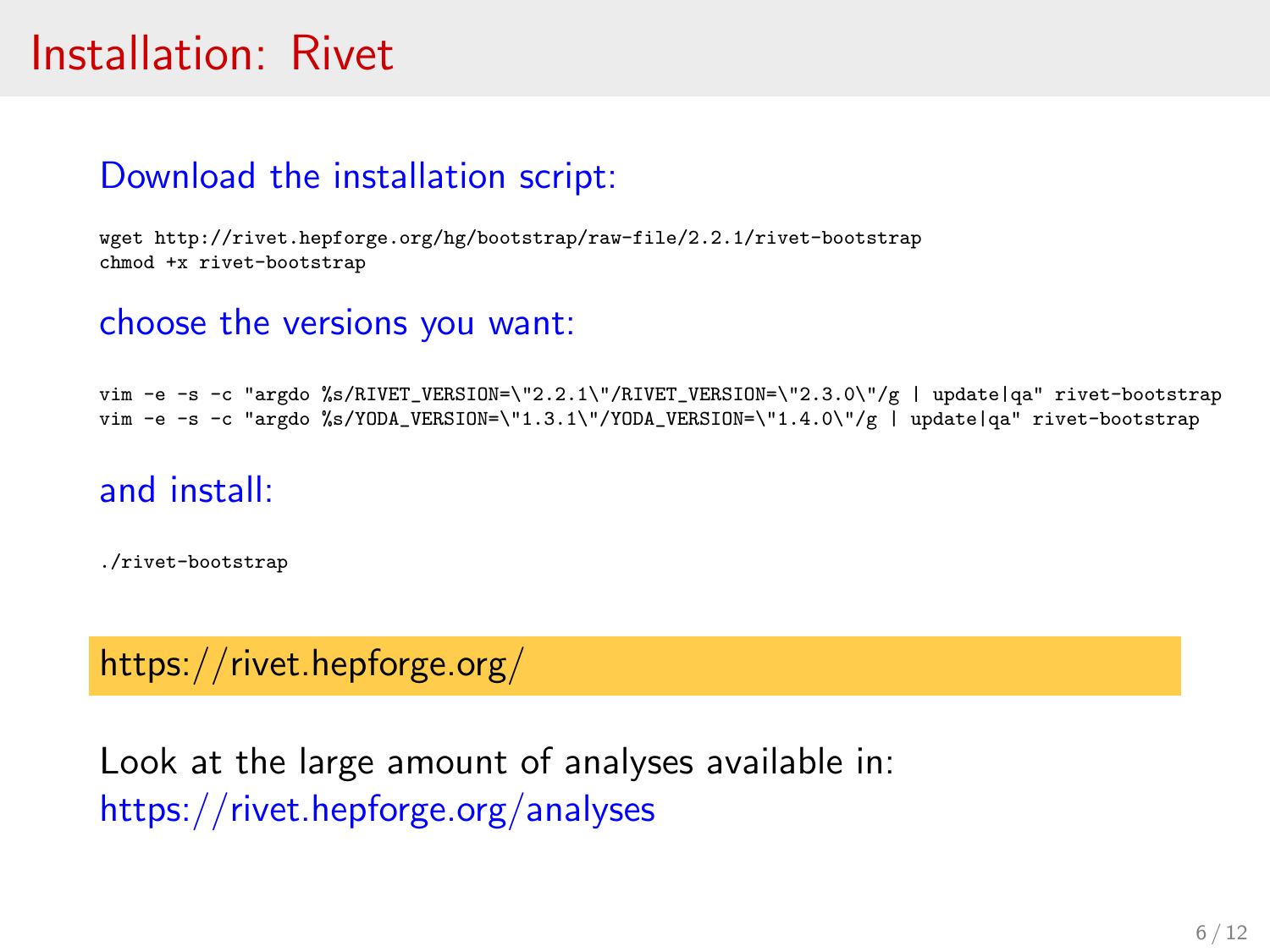### Download and compile (notice the directory paths!):

```
wget http://www.hepforge.org/archive/sherpa/SHERPA-MC-2.2.0.tar.gz
tar -xzf SHERPA-MC-2.2.0.tar.gz
cd SHERPA-MC-2.2.0/
./configure --enable-blackhat=/FULL/PATH/TO/blackhat-0.9.9/build \
            --enable-openloops=/FULL/PATH/TO/OpenLoops-1.2.0 \
           --enable-hepmc2=/FULL/PATH/TO/RIVET/local --enable-rivet=/FULL/PATH/TO/RIVET/local
make install -j2
```
### https://sherpa.hepforge.org/trac/wiki

Look at the Manual in: https://sherpa.hepforge.org/doc/SHERPA-MC-2.2.0.html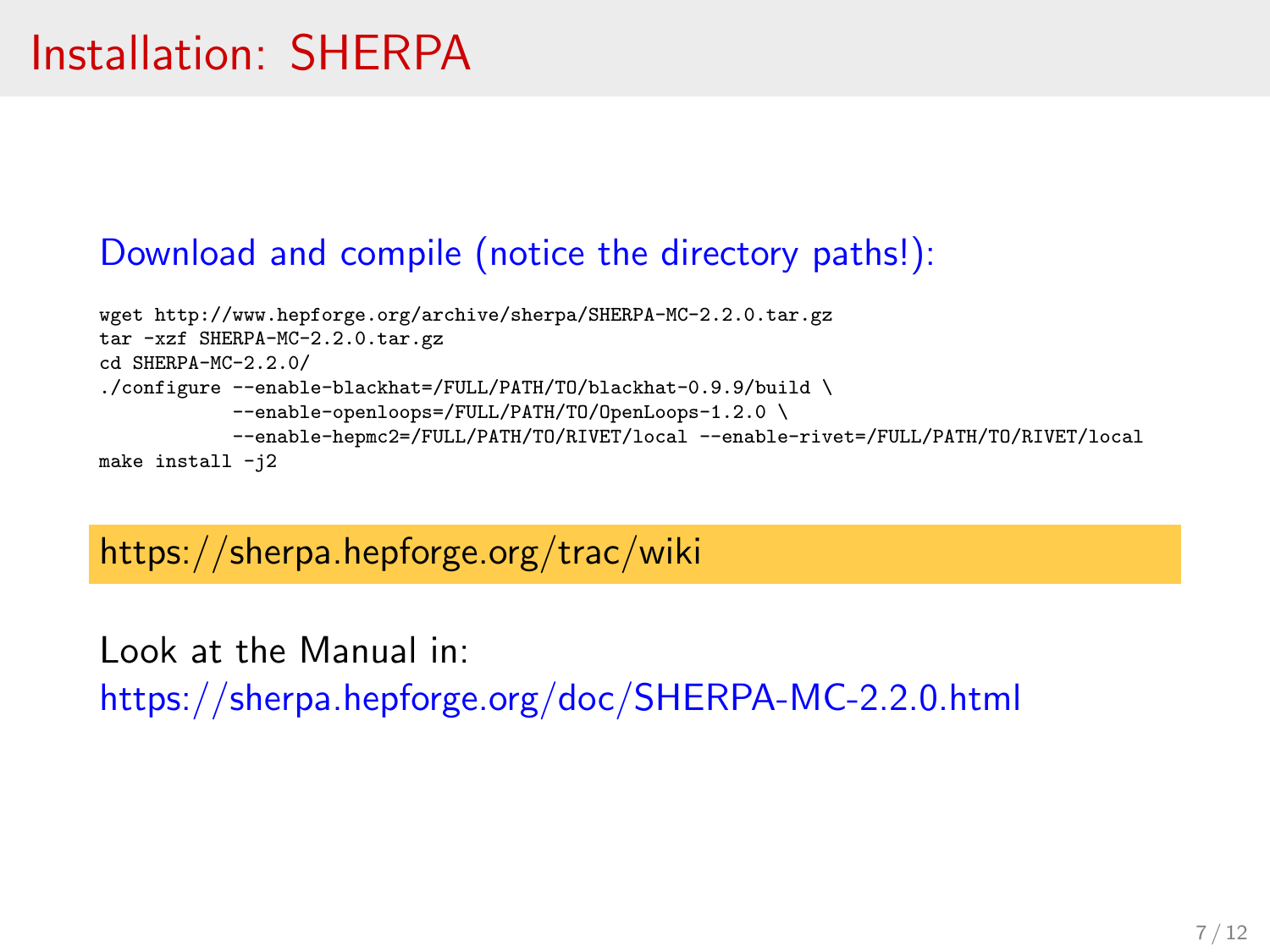## Let's prepare for running!

- 1. We have previously precompiled everything.
- 2. Download from the School webpage the tarball file HO\_Tutorial\_Wiets.tgz.
- 3. Extract the Wjets/ directory and go there and create a soft link to the SHERPA executable:

ln -s /FULL/PATH/TO/SHERPA-MC-2.2.0/SHERPA/Run/Sherpa .

4. Source the environment file for Rivet:

source /FULL/PATH/TO/RIVET/local/rivetenv.sh

5. Test Sherpa:

./Sherpa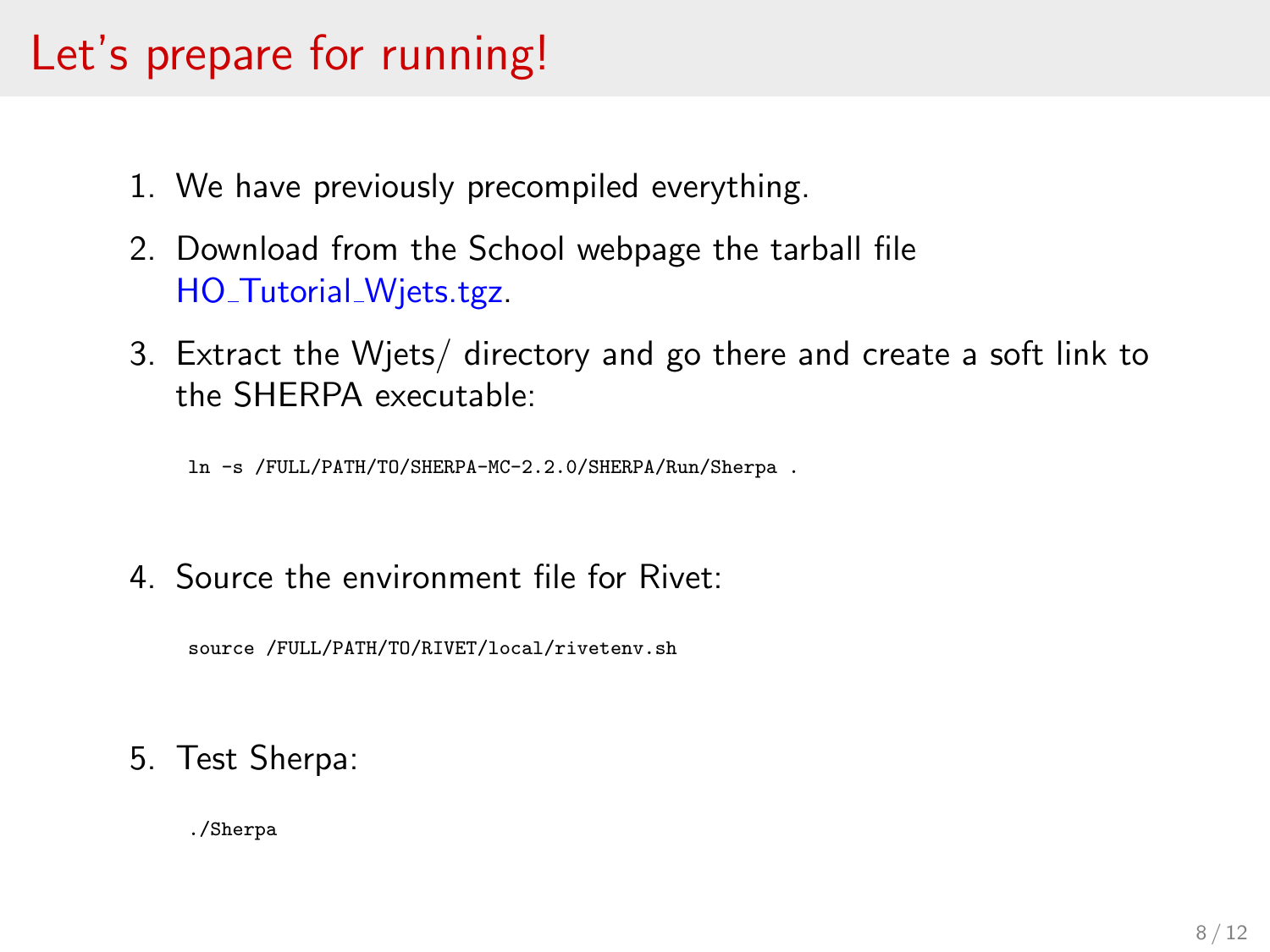## Familiarizing with Sherpa Runcards

The files:

```
Run_W0j_LO.dat Run_W0j.dat Run_W1j.dat
```
have been prepared to get you started with running Sherpa for NLO QCD fixed order calculations.

For example, get LO QCD results for  $W + 0$  jets by running:

```
./Sherpa -f Run_W0j_LO.dat
```
Notice what you get under Wjets/Analysis/HTp/! In fact, explore the results by doing:

```
cd Analysis/HTp/
rivet-mkhtml LOW0j.yoda -o W0j
```
and opening the generated index.html with your browser.

Practice with the other two run cards!

Hint: Combine several RIVET analyses by running for example:

```
cd Analysis/HTp/
rivet-mkhtml LOW0j.yoda NLOW0j.yoda -o W0j
```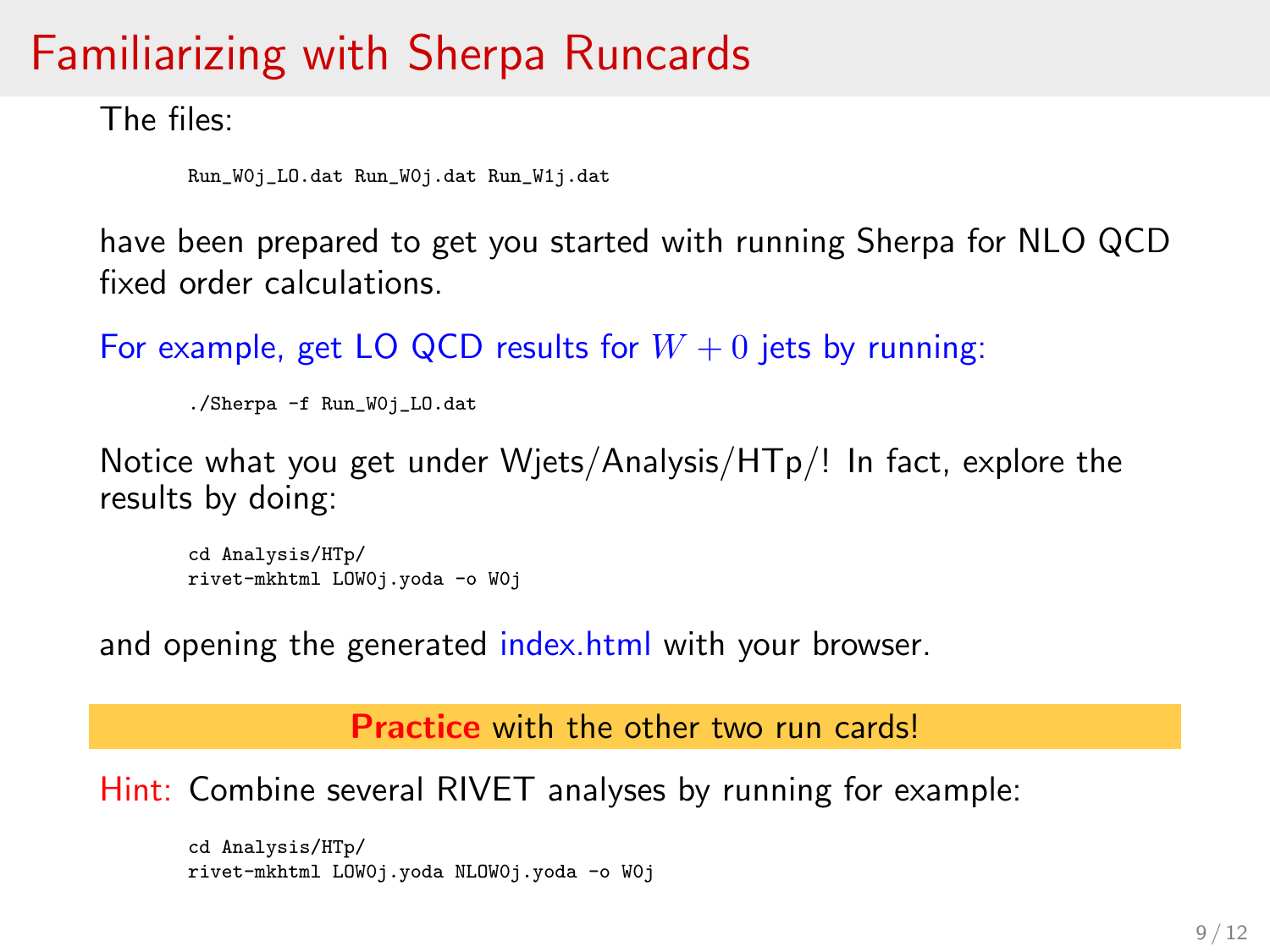## First Set of Exercises

- 1. Compare LO and NLO results for  $W + 1$  Jet production.
- 2. How do the results compare to LHC data?
- 3. Produce results for LO and NLO QCD corrections for  $W + 2$  Jet production. (Important hint: to get going quickly, by using provided integration libraries, make sure you write RESULT DIRECTORY ResultsW2j; in the corresponding runcard!)
- 4. How do results compare to ATLAS data? Why some observables seem to badly fail?

HINT: Improve your plots by modifying the EVENTS entry in the runcard, that is by having larger statistics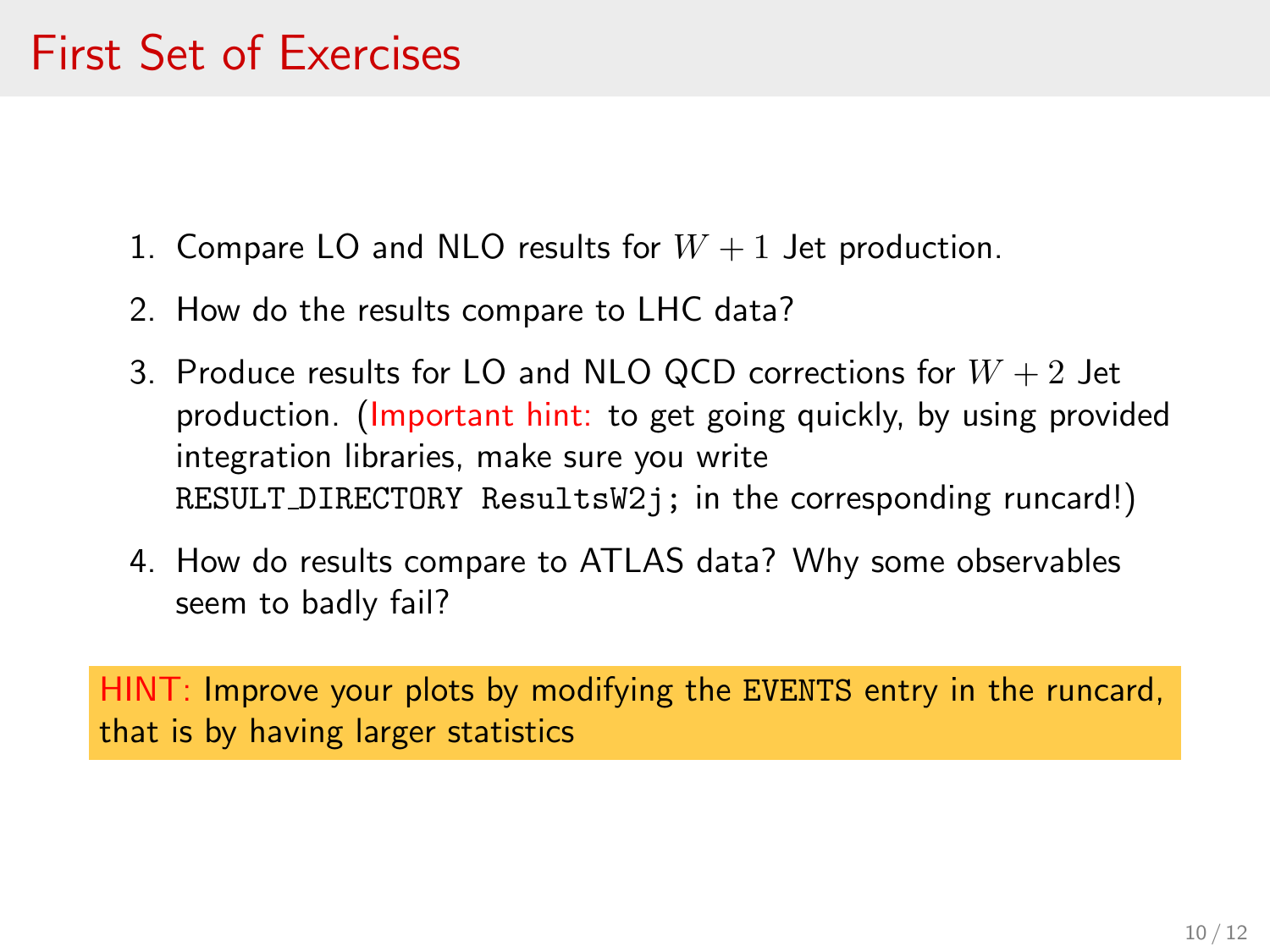## Second Set of Exercises

Sherpa provides easy access to Matching and Merging procedures. Let's run an example in which we use NLO MEs for  $W + 0, 1, 2$  jets, LO MEs for  $W + 3$  jets and a shower.

#### Run:

```
./Sherpa -f Run_Wnj.dat
cd Analysis/HTp/
rivet-mkhtml --mc-errs SherpaWnj.yoda -o Wnj
```
- 1. Do you find differences between the fixed order results and the last result?
- 2. Plot together your NLO  $W + 0, 1, 2$  Jet results with the results in SherpaWnj.yoda.
- 3. Can you explain the results in the next slide? (You should have similar ones!)